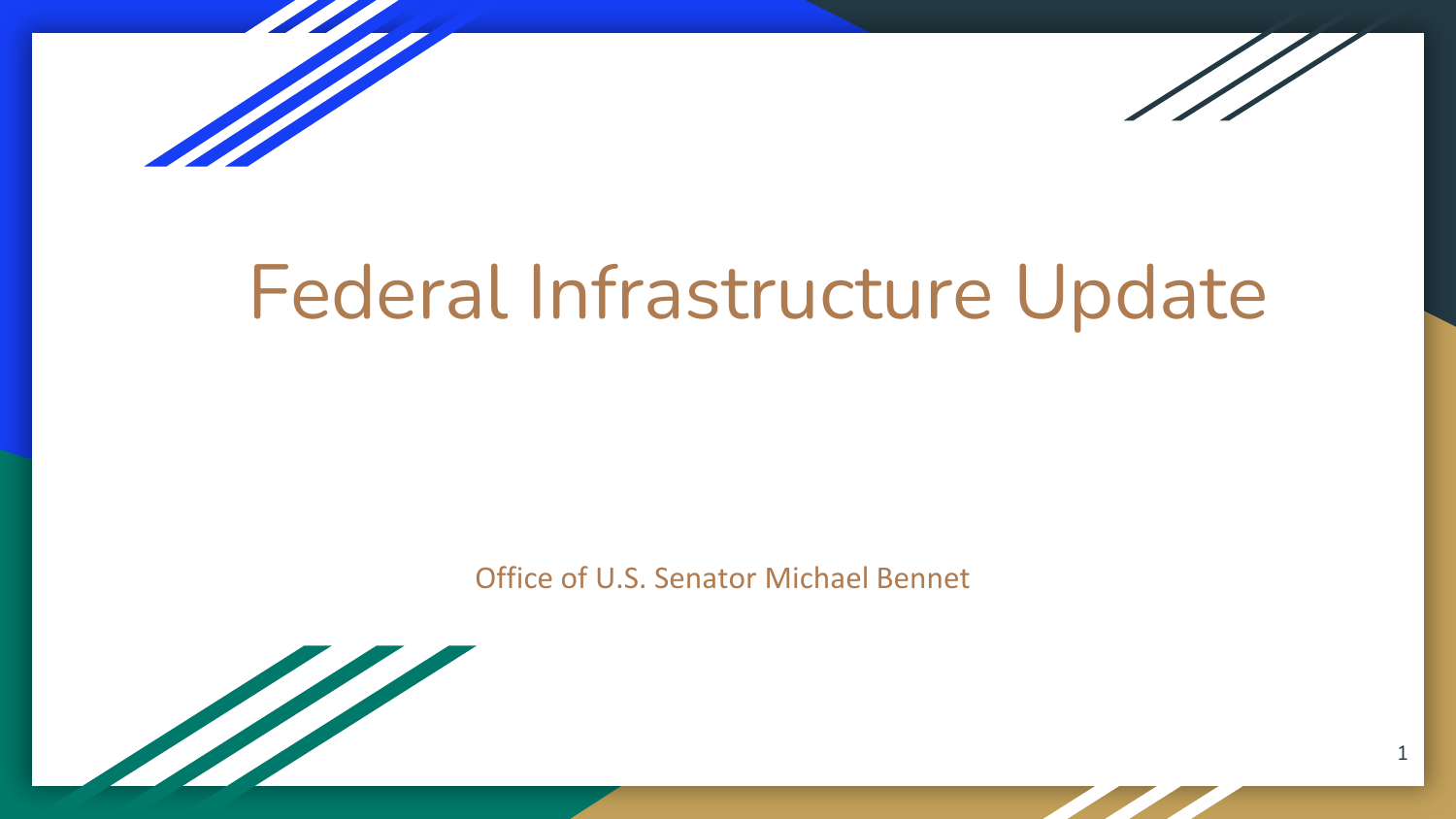### Bipartisan Infrastructure Law: Formula Funding to Colorado Over Five Years

**Transportation Formula Funding** - \$4 billion over five years in Federal highway formula funding for highways and bridges.

- **New** Bridge Investment Program Formula Funding [\\$225 million \(\\$45 million FY 2022\)](https://www.transportation.gov/briefing-room/dot-announces-historic-bridge-investment-under-bipartisan-infrastructure-law)
- **New** Carbon Reduction Program Formula Funding \$86 million [\(\\$16.5 million FY 2022\)](https://www.fhwa.dot.gov/legsregs/directives/notices/n4510858/n4510858_t1.cfm)
- **New** Promoting Resilient Operations for Transformative, Efficient, and Cost-saving Transportation PROTECT Formula Funding - \$98 million ([\\$18.7 million FY 2022](https://www.fhwa.dot.gov/legsregs/directives/notices/n4510858/n4510858_t1.cfm))

**New** [Infrastructure development for airports](https://www.faa.gov/bil/airport-infrastructure) - [\\$432 million](https://www.bennet.senate.gov/public/index.cfm/press-releases?id=B28AAD86-C368-469C-9C5C-8FBA44ADA85E) (\$86 million FY 2022)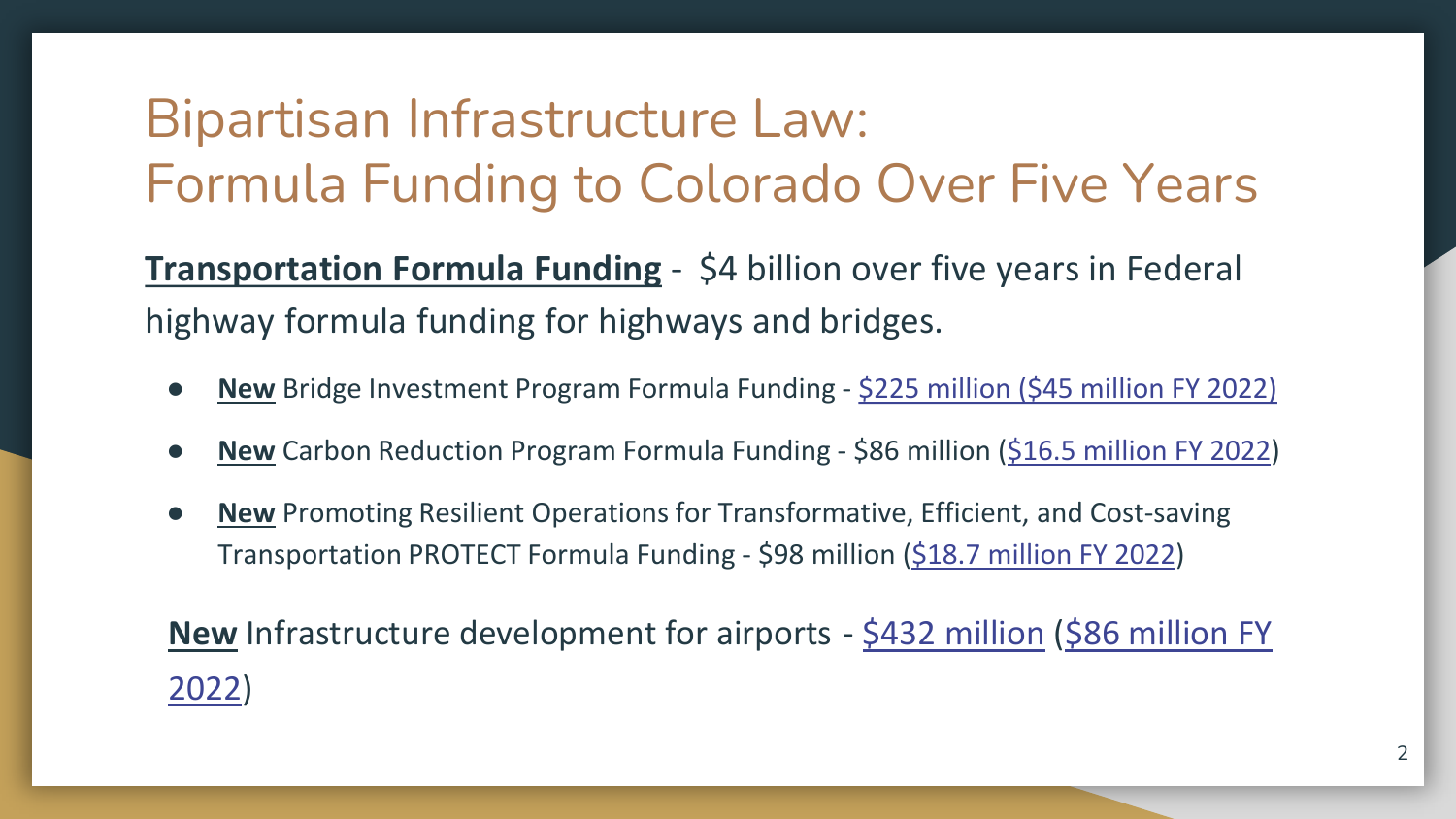### Bipartisan Infrastructure Law: Formula Funding to Colorado Over Five Years

- **\$688 million for water infrastructure.**
- **\$35 million for wildfire recovery.**
- **\$500 million to help provide broadband coverage across the state.**

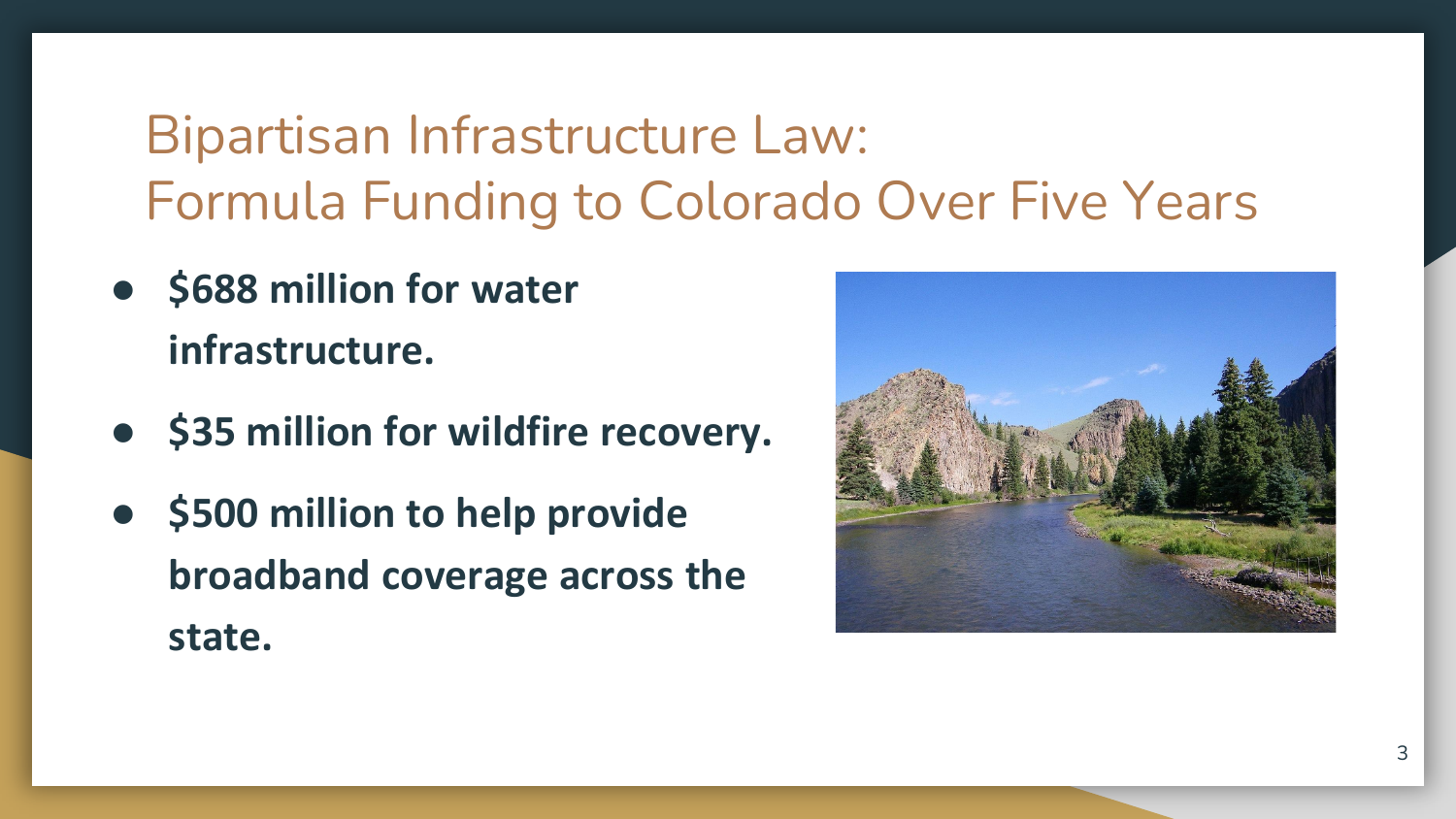## Congressional Direct Spending (CDS)

#### **FY 2022**

- Senator Bennet secured 64 Congressional Direct Spending requests, totaling \$121 million for FY 2022.
- \$33 million went to infrastructure requests throughout the state.

#### **FY 2023**

Accepting FY 2023 CDS requests from March 21st - April 8th.

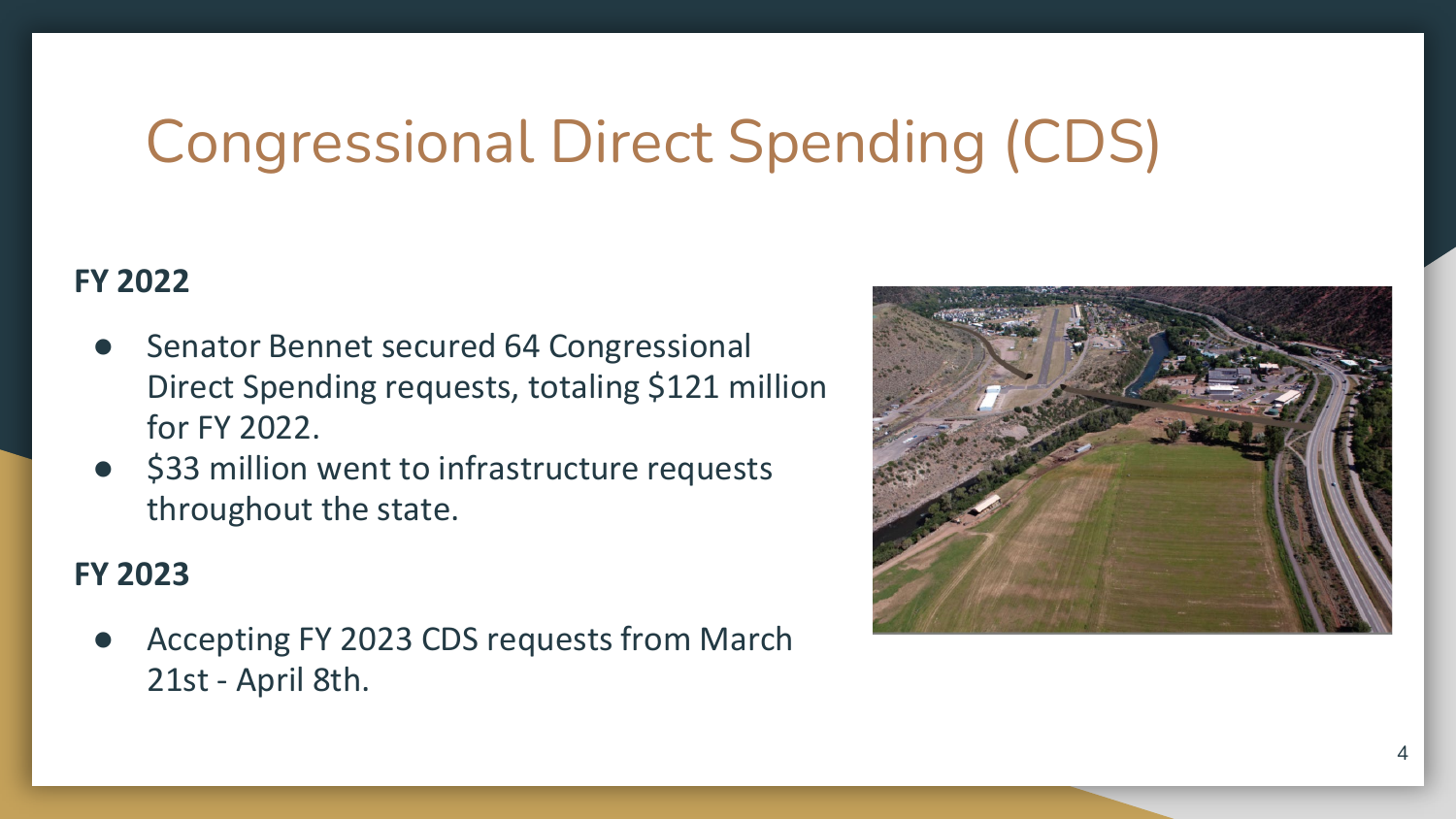### Other Infrastructure Related Legislation

### *U.S. Innovation and Competition Act of 2021*

*(*Bennet Cosponsored*)*

- Addresses supply chain resiliency and competition with China.
- Boosts U.S. semiconductor production, scientific research, development of artificial intelligence, and space exploration.
- The Senate passed this bill on June 8, 2021, by a 68-32 vote.